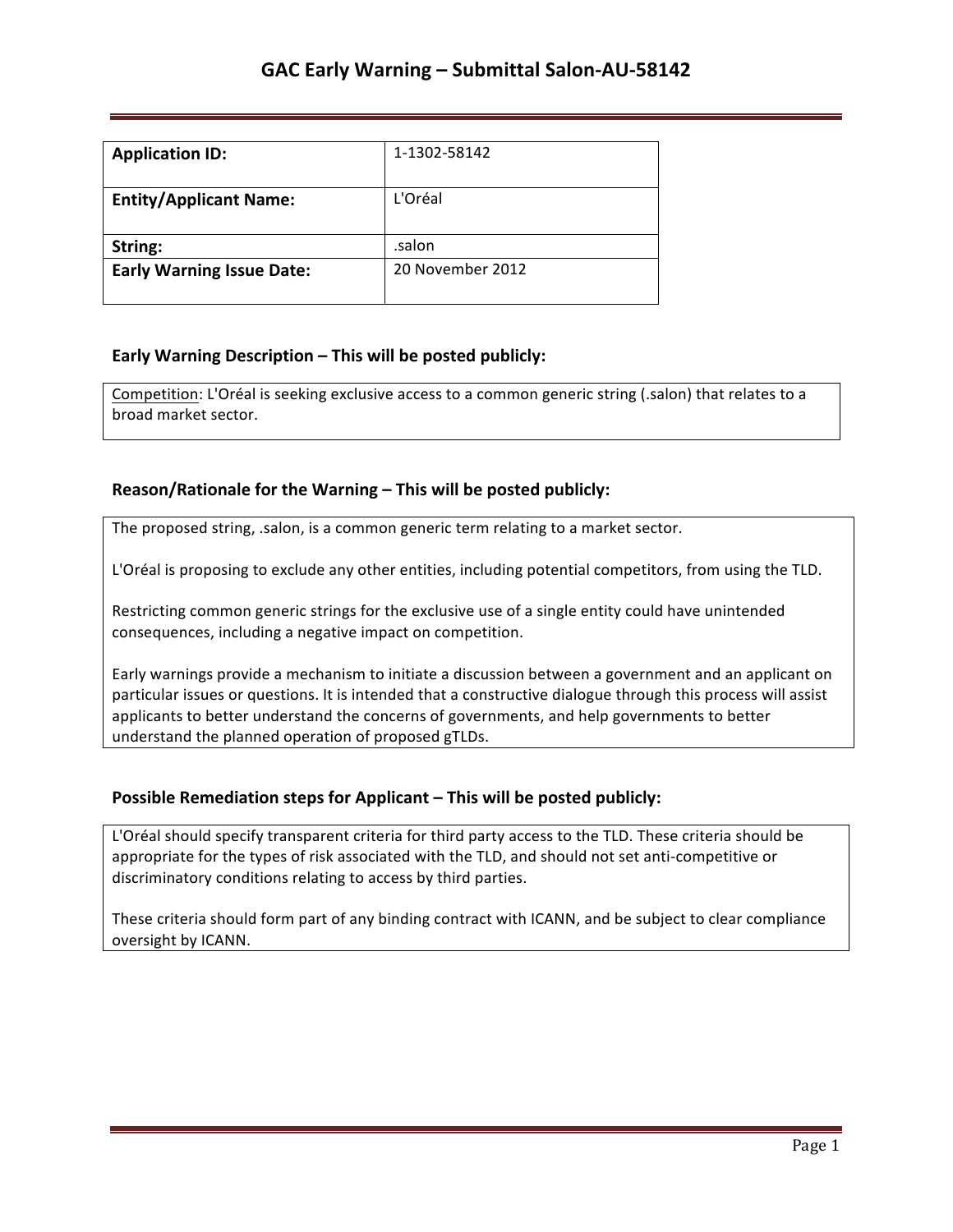## **Further Notes from GAC Member(s) (Optional) – This will be posted publicly:**

This Early Warning is from the Department of Broadband, Communications and the Digital Economy (DBCDE), on behalf of the Australian Government. In the first instance, communications and responses to this early warning should be emailed to gacearlywarning@gac.icann.org, with the text "Australian EW" and the application ID in the subject field.

# **INFORMATION FOR APPLICANTS**

# **About GAC Early Warning**

The GAC Early Warning is a notice only. It is not a formal objection, nor does it directly lead to a process that can result in rejection of the application. However, a GAC Early Warning should be taken seriously as it raises the likelihood that the application could be the subject of GAC Advice on New gTLDs or of a formal objection at a later stage in the process. Refer to section 1.1.2.4 of the Applicant Guidebook (http://newgtlds.icann.org/en/applicants/agb) for more information on GAC Early Warning.

## **Instructions if you receive the Early Warning**

**ICANN** strongly encourages you work with relevant parties as soon as possible to address the concerns voiced in the GAC Early Warning.

### **Asking questions about your GAC Early Warning**

If you have questions or need clarification about your GAC Early Warning, please contact gacearlywarning@gac.icann.org. As highlighted above, ICANN strongly encourages you to contact gacearlywarning@gac.icann.org as soon as practicable regarding the issues identified in the Early Warning. 

#### **Continuing with your application**

If you choose to continue with the application, then the "Applicant's Response" section below should be completed. In this section, you should notify the GAC of intended actions, including the expected completion date. This completed form should then be sent to gacearlywarning@gac.icann.org. If your remediation steps involve submitting requests for changes to your application, see the change request process at http://newgtlds.icann.org/en/applicants/customer-service/change-requests.

In the absence of a response, ICANN will continue to process the application as submitted.

#### **Withdrawing your application**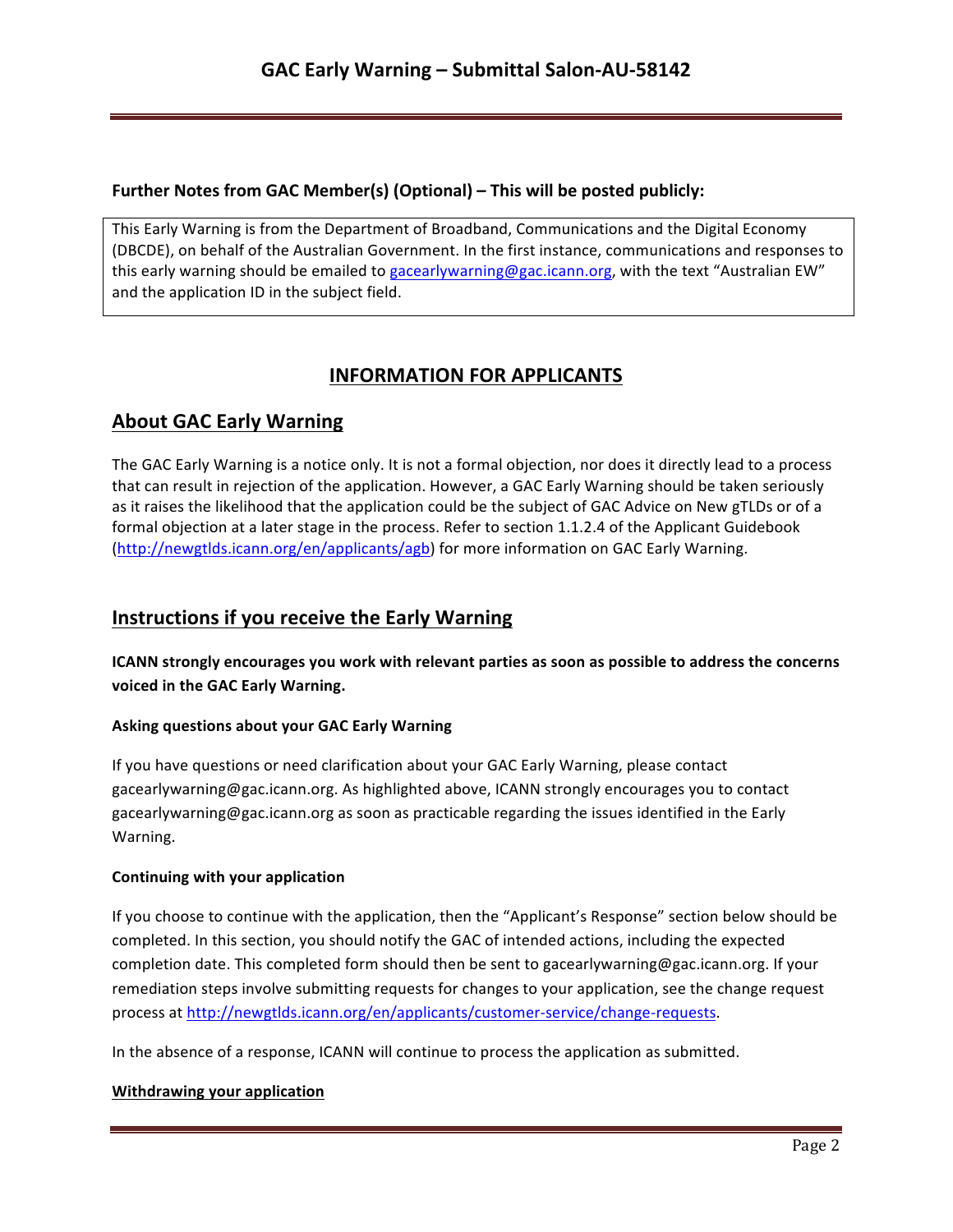## **GAC Early Warning – Submittal Salon-AU-58142**

If you choose to withdraw your application within the 21-day window to be eligible for a refund of 80% of the evaluation fee (USD 148,000), please follow the withdrawal process published at http://newgtlds.icann.org/en/applicants/customer-service/withdrawal-refund. Note that an application can still be withdrawn after the 21-day time period; however, the available refund amount is reduced. See section 1.5 of the Applicant Guidebook.

For questions please contact: **gacearlywarning@gac.icann.org** 

### **Applicant Response:**